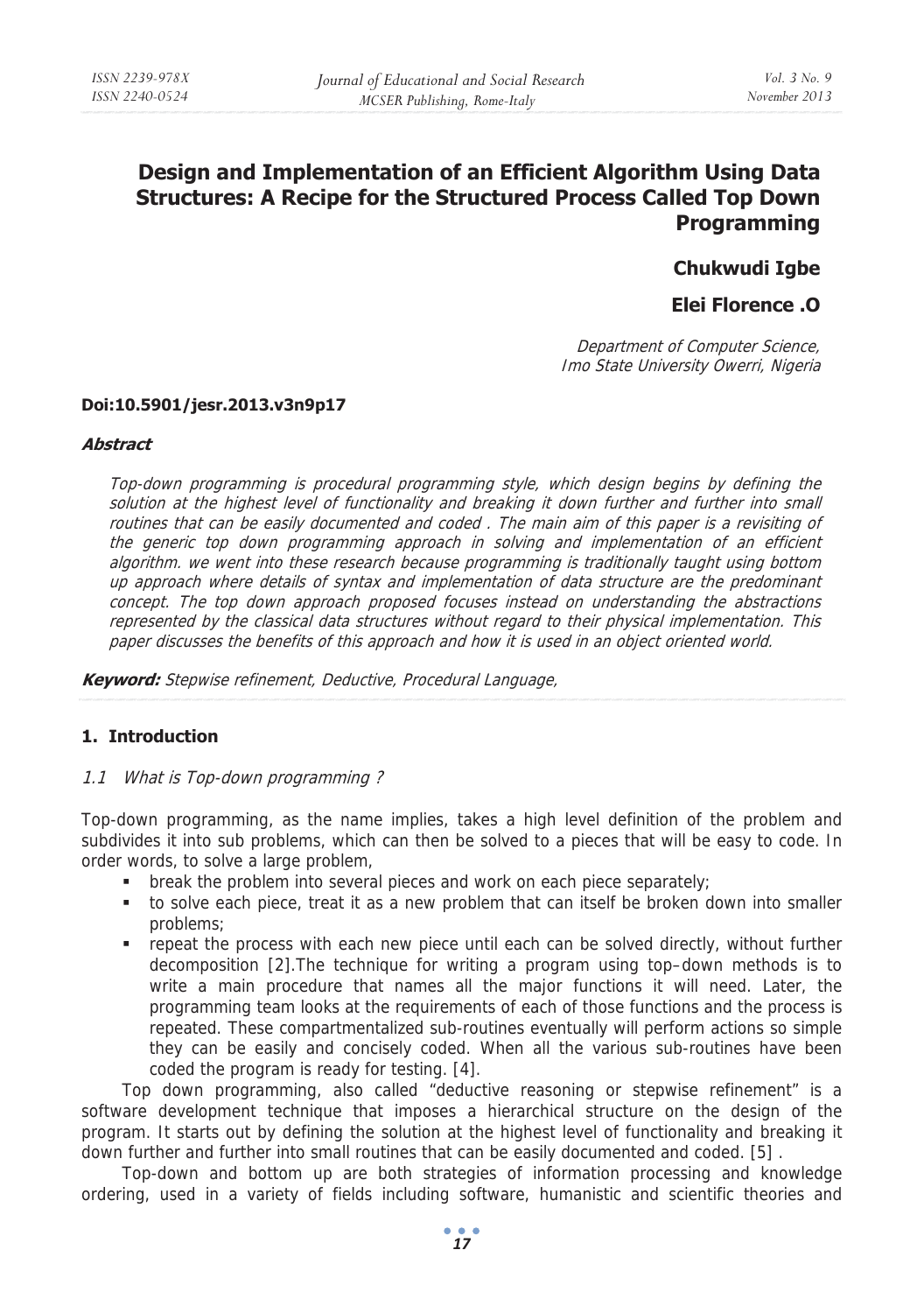management and organization. In practice, they can be seen as a style/design methodology.

A top-down approach, in many cases used as a synonym of analysis or decomposition, since is the breaking down of a system to gain insight into its compositional sub-systems. In a top-down approach an overview of the system is formulated, specifying but not detailing any first-level subsystems. Each subsystem is then refined in yet greater detail, sometimes in many additional subsystem levels, until the entire specification is reduced to base elements. A top-down model is often specified with the assistance of "black boxes", these make it easier to manipulate. However, black boxes may fail to elucidate elementary mechanisms or be detailed enough to realistically validate the model. Top down approach start with the big picture. It breaks down from there into smaller segments. [4]

## **2. Background**

Top-down design was promoted in the 1970s by IBM, researcher Harlan Mills and Niklaus Wirth. Mills developed structural programming concepts for practical use and tested them in a 1969 project to automate the New York Times morgue index. The engineering and management success of this project led to the spread of the top-down approach through IBM and the rest of the computer industry. Among other achievements, Niklaus Wirth, the developer of Pascal programming language, wrote the influential paper Program Development by Stepwise Refinement. Since Niklaus Wirth went on to develop languages such as Modula and Oberon (where one could define a module before knowing about the entire program specification), one can infer that top down programming was not strictly what he promoted. Top-down methods were favored in software engineering until the late 1980s, and object-oriented programming assisted in demonstrating the idea that both aspects of top-down and bottom-up programming could be utilized. [4]

## **3. Top-Down Design**

When designing and implementing something, it is generally preferable to start at the most abstract level, and work down from there. For example, when designing and building a house, we prefer to start by deciding what kind of house we want. This in turn helps us determine how many floors, the rooms on each floor, and eventually what kind of building materials we'll need. This is the top-down approach.

The bottom-up approach begins with the materials we have available and determines the higher level features based on what's possible with what we have. For example, if we start by deciding that our house will be made of snow, mud, or straw, this will strongly influence the type of house we end up with.

The top-down approach doesn't prevent us from using pre-existing components at any level of the design or implementation. It merely allows the design to dictate the components, rather than vice-versa.

These principals apply to computer programs as well as to houses. In order to end up with a program that closely matches our needs, it is preferable to begin at the highest level of abstraction (what the program does and how is used), and let that determine how the more detailed levels are designed and implemented.

In the implementation stage, the top-down approach involves writing the main program first, along with a *stub* for each subprogram called by main. A stub is simply an empty subprogram which has a complete *interface* [6].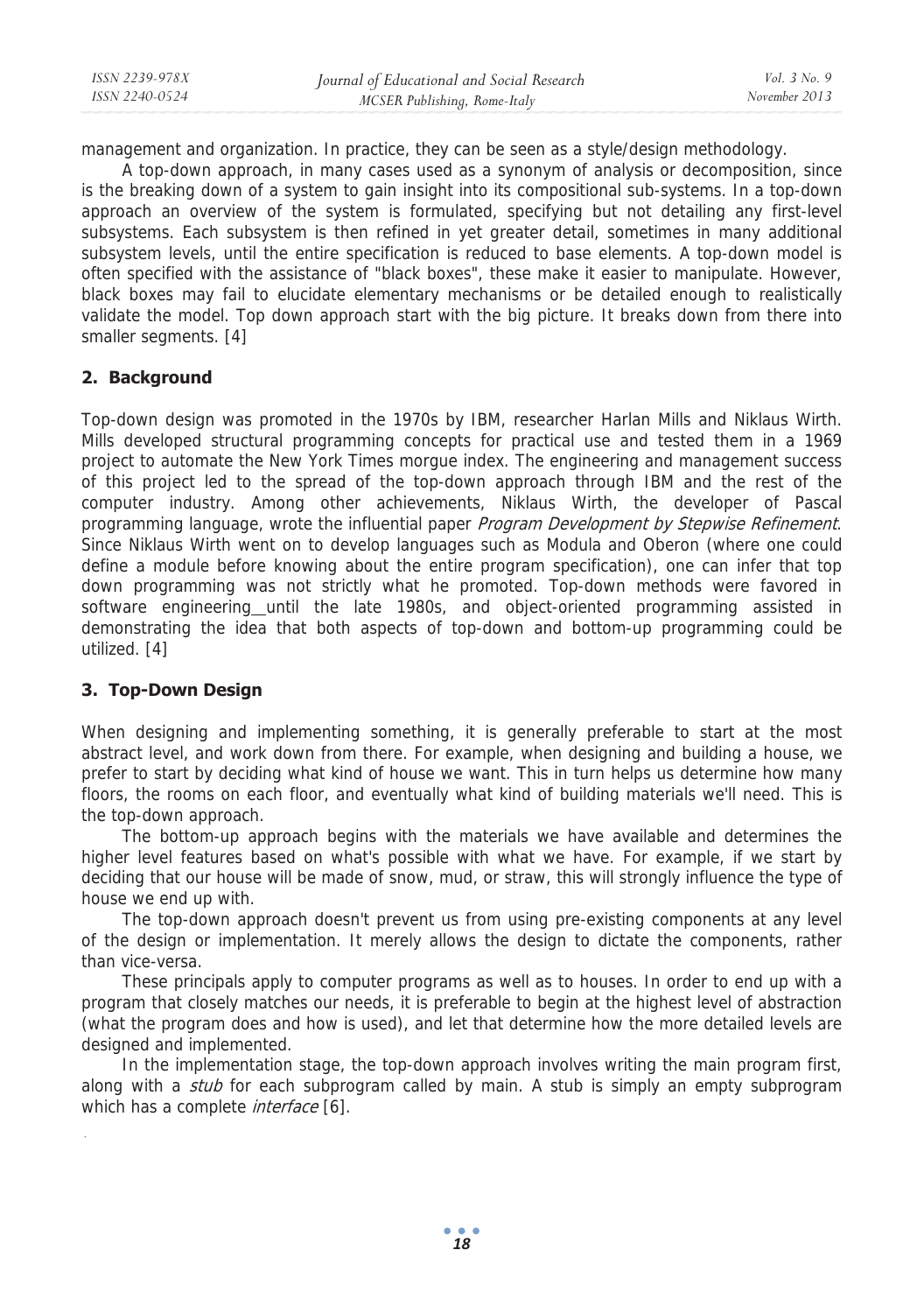

- Describe a problem in terms of high-level sub-problems.
- For each of the high-level sub-problems: o Describe it in its turn in terms of slightly simpler sub-problems.
- Continue this breakdown until the subtasks are sufficiently simple to be implemented directly as statements in a programming language.

Each subtask becomes a subprogram (procedure/function).

## 3.1 Top Down Design in an Object Oriented World

## **Fig.** Functional Decomposition Diagrams



## **4. The Design Process And Implementation**

#### 4.1 Abstract Level

In design, as we have say before, it is preferable to start at the most abstract level, and work down from there. For example, when designing and building a house, we prefer to start by deciding what kind of house we want to build. This in turn helps us determine how many floors, the rooms on each floor, and what kind of building materials we'll need.

## 4.2 Higher Level Task

Write down the functionality of your system so you have a clear picture of what it does. For example, you can draw out the site map for a website and list all the pages, which will identify all the top-level functional requirements.

The data appearing in our design is processed by means of certain operations. In fact, the particular data structure that one chooses for a given situation depends largely on the frequency with which specific operations are performed. In our top down example below, data structure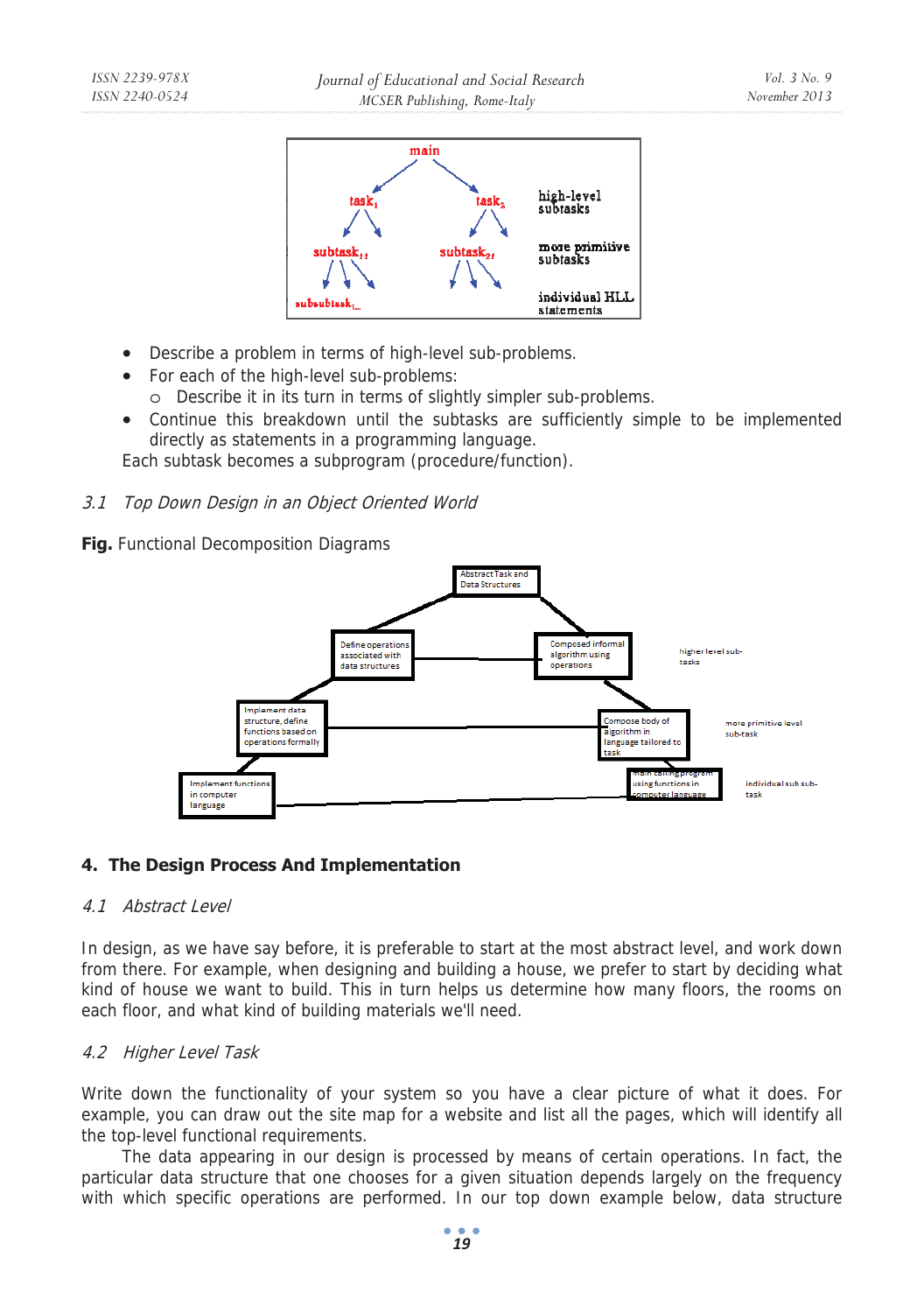operation are how to readIntegers, sortIntegers, printIntegers.

### 4.3 More primitive level

- a) Identify the *actors* in your system (what are the major components in your system?). List the major message and data traffic interaction, which usually highlights some new helper objects.
- b) Group similar tasks or aspects of your program into a single object; objects have to play the role of *modules* or *services* in Java.

## 4.4 Individual sub task

For each method of each object, apply top-down functional decomposition. Each method should have as few "operations" as possible while still being a complete concept. Further break down each of these operations until you think you have an "atomic" operation that is just a few simple programming instructions.

## **5. Top-Down Example**

Write a program to read in a sequence of integers, sort them, and print the sorted sequence.

```
5.1 Step 1
```

```
public static void main(String[] args)
```

```
{ 
//readIntegers; 
//sortIntegers; 
//printIntegers; 
}
```

```
5.2 Step 2
```
readIntegers

- Input?
- Output?
- Lets store the integers in an array.
- Use a loop to read them in.

```
5.3 Step 3
```

```
readIntegers
```

```
/** 
* Reads in 100 integers. 
*/ 
public static int[ ] readIntegers() 
{ 
int[] vals = new int[100];
// Loop to read in integers 
return vals ; 
}
```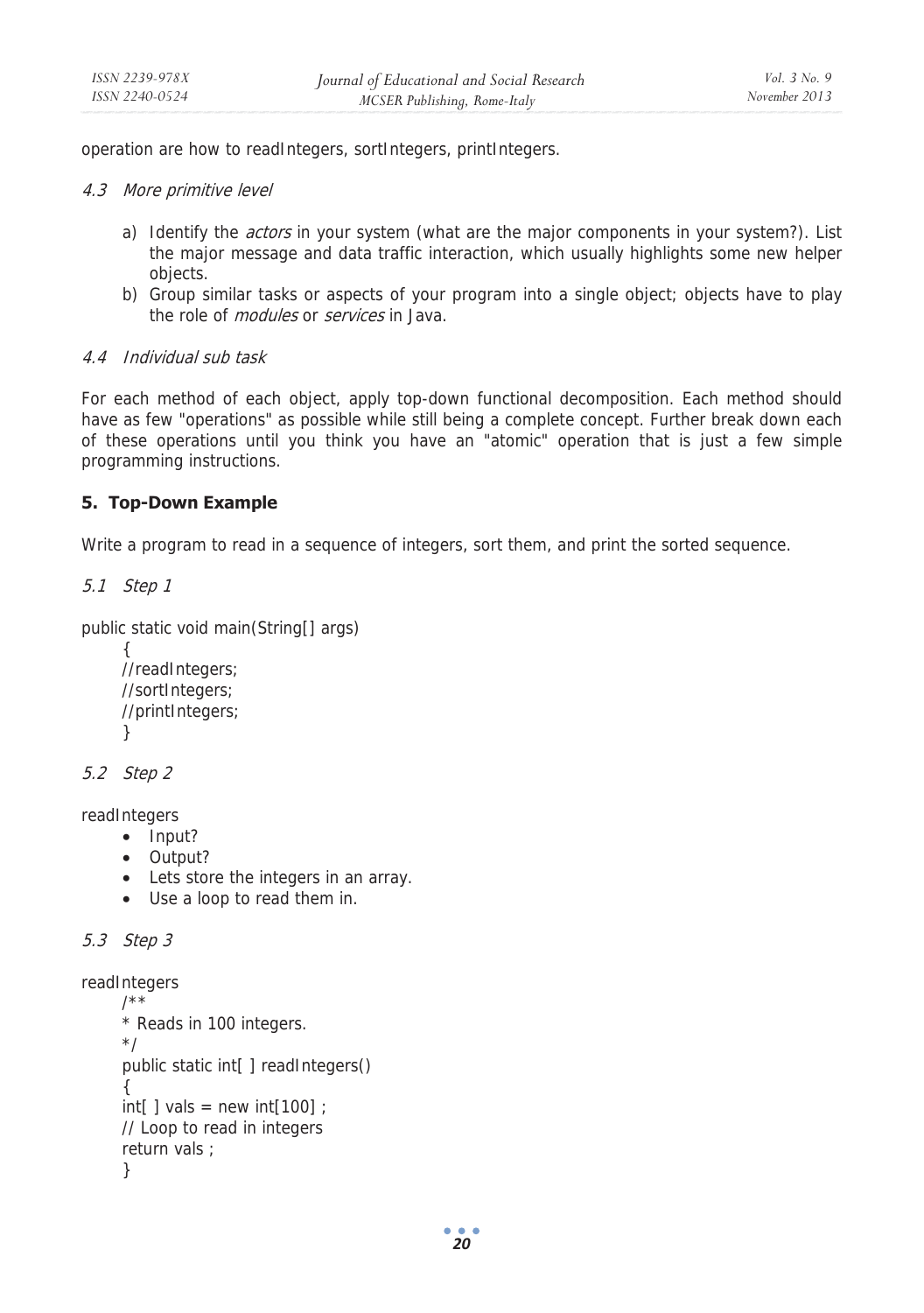## 5.4 Step 4

```
sortIntegers
```

```
• Input? 
• Output? 
/** 
* Sorts an array of integers. 
*/ 
public static int[] sortIntegers(int[] vals) 
{ 
// Do the sorting 
return vals; 
}
```

```
5.5 Step 5
```
sortIntegers

```
• Input? 
• Output? 
/** 
* Sorts an array of integers. 
*/ 
public static int[] sortIntegers(int[] vals) 
{ 
// Do the sorting 
return vals; 
}
```

```
5.6 Step 6
```
vals[i]=i; }

```
public static void main(String[] args) 
      { 
     int[] vals = readIntegers() ; 
     vals = sortIntegers(vals) ; 
     printIntegers(vals) ; 
      }
```
5.7 Ways of gradually filling in programs when doing top-down.

```
• // read in integers 
• // TODO – read in integers 
• readInIntegers(vals);
• static void readInIntegers(int[] vals)\{/* TODO – write code */\}• static void readInIntegers(int[] vals){ 
// TODO – replace this dummy code 
for(int i;i<vals.length;i++)
```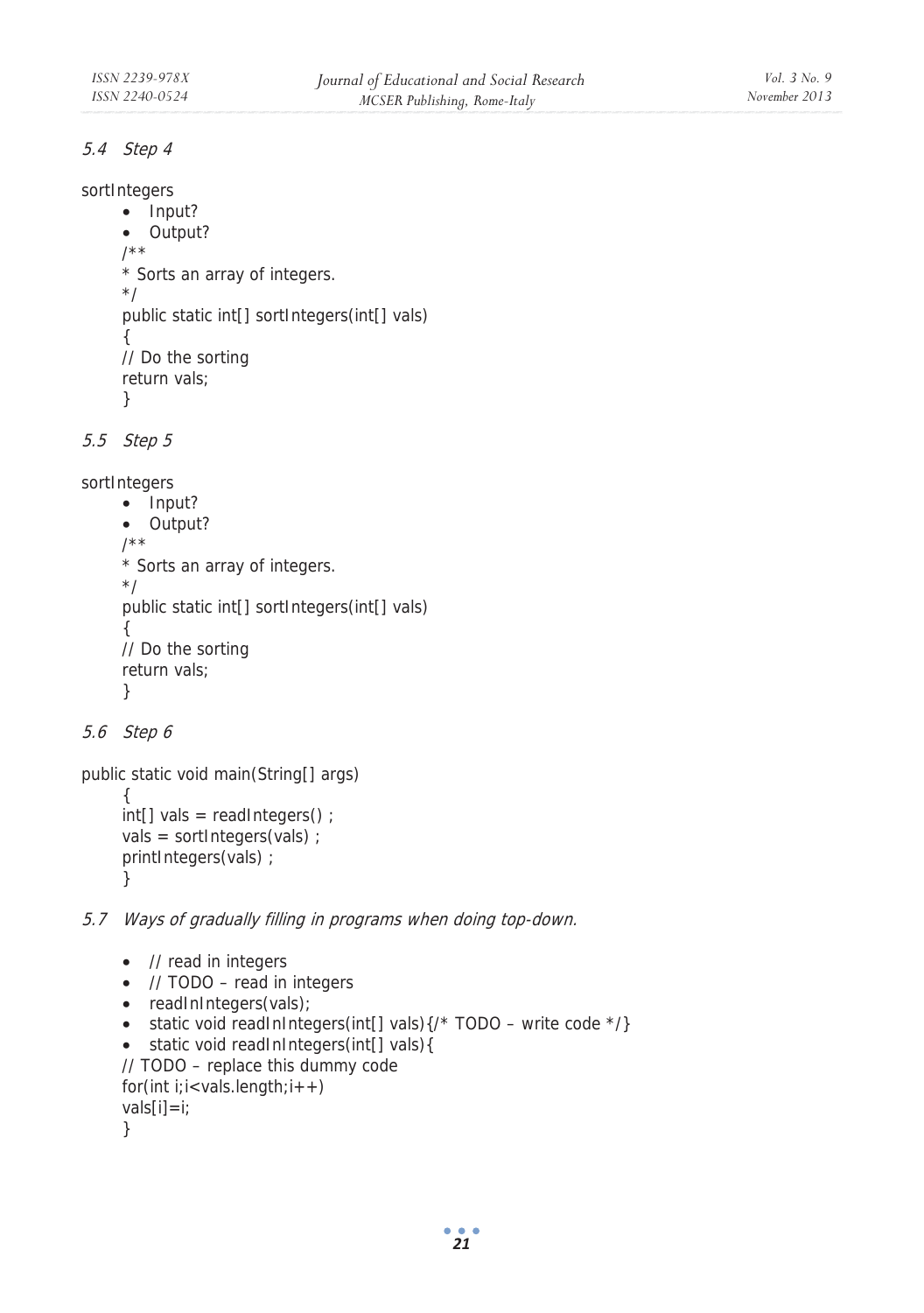5.8 Actually write the function! A variant using object references

```
public static void main(String[] args)
```

```
{ 
int[] myInts = new int[100];
readIntegers(myInts) ; 
sortIntegers(myInts) ; 
printIntegers(myInts) ; 
} 
[3]
```
## **6. Advantages of Top Down Programming**

- 1. Top-down allows the designer to dictate the components to use.
- 2. Operation and maintenance resources are not initially impacted as severely as with the bottom-up approach.
- 3. The top level function that calls the sub functions is like an index
- 4. Each sub function has a nice name that clearly identifies its function.

## 6.1 Break functions into smaller chunks

It is better to start design with a smaller and simple task, and then proceed into a bigger task because;

- 1. It is hard to understand long sequences, especially if there are IF conditionals
- 2. Hard to reuse big chunks whereas each smaller chunk could be reusable; factoring your code into smaller methods usually makes the whole program shorter due to code reuse.

Top-down program design is a useful and often-used approach to problem solving. However, it has limitations:

- It focuses almost entirely on producing the instructions necessary to solve a problem. The design of the data structures is an activity that is just as important but is largely outside of the scope of top-down design.
- It is difficult to reuse work done for other projects. By starting with a particular problem and subdividing it into convenient pieces, top-down program design tends to produce a design that is unique to that problem. Adapting a piece of programming from another project usually involves a lot of effort and time.
- Some problems by their very nature do not fit the model that top-down program design is based upon. Their solution cannot be expressed easily in a particular sequence of instructions. When the order in which instructions are to be executed cannot be determined in advance, easily, a different approach is required. [3]

## **7. Conclusion**

Top-down programming is one way of solving problems. It is useful for small-scale problems or sub-problems. During the design and development of new products or software, designers and engineers uses both bottom-up and top-down approach. In object oriented programming, you commonly subdivide the problem by identifying domain objects (which is a top down step), and refining them, then recombining them into the final program (a bottom up step). Although an understanding of the complete system is very necessary for good design, leading theoretically to a top-down approach, most software projects attempt to make use of existing code to some degree. It does not scale-up because bottom-up approach allows designers to reuse codes.